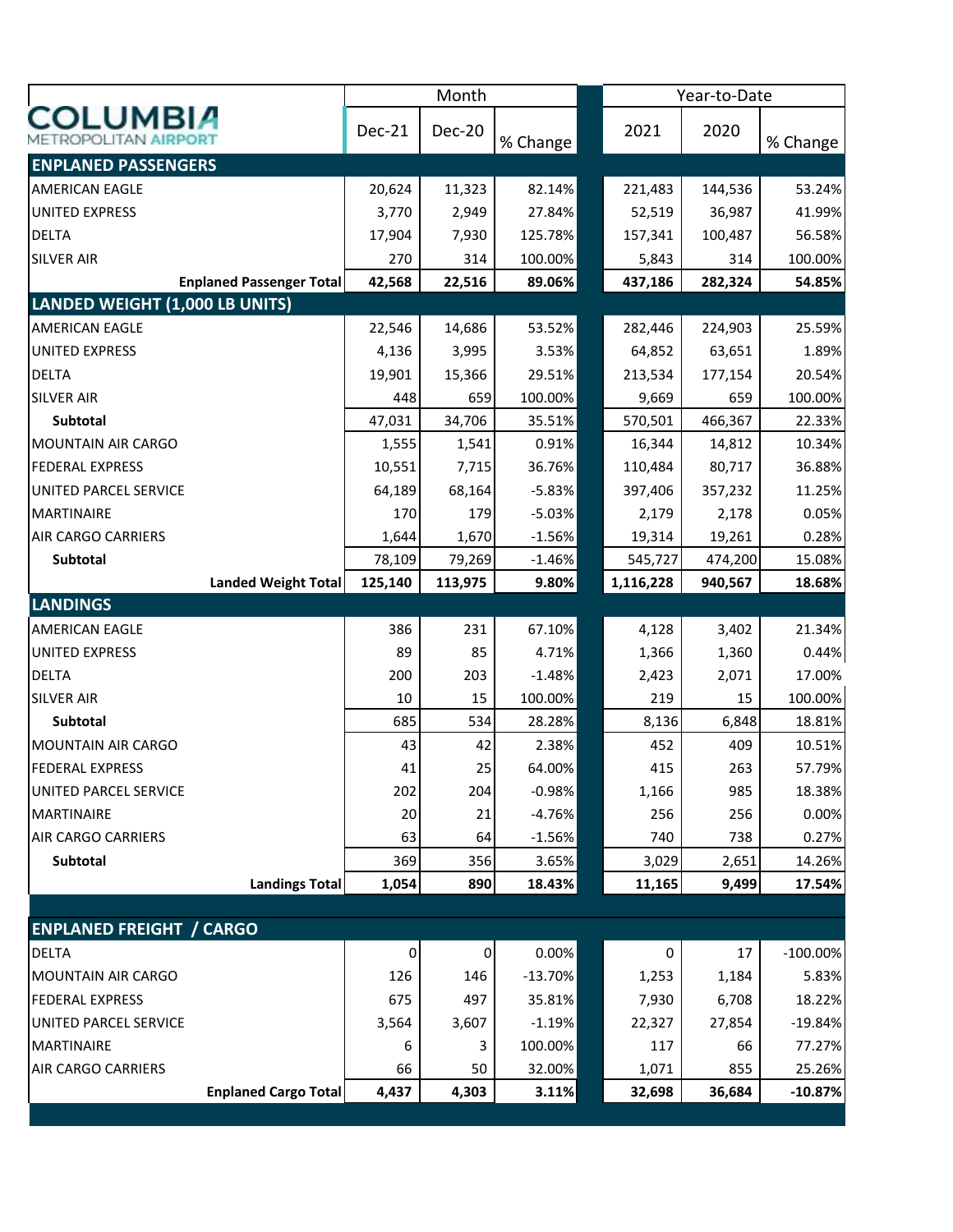## **MONTHLY ENPLANED PASSENGERS 2018 - 2021**



|      | Jan    | Feb    | Ma     | An'    | May    | Jun    |        | Aug    | Sep    | Oct     | Nov    | Dec    | <b>Grand Total</b> |
|------|--------|--------|--------|--------|--------|--------|--------|--------|--------|---------|--------|--------|--------------------|
| 2018 | 40,524 | 41.026 | 45.911 | 49,096 | 50,593 | 47,648 | 52,019 | 53,152 | 46,461 | 58,4731 | 56,611 | 52,923 | 594,437            |
| 2019 | 46,760 | 46,150 | 55,698 | 58,592 | 60,921 | 59.168 | 58,168 | 58,456 | 54,969 | 59,544  | 56,145 | 56,843 | 671.414            |
| 2020 | 47,242 | 48,815 | 28,030 | 761.   | 7,737  | 14,070 | 20,384 | 22.316 | 20.694 | 23,926  | 72.83. | 22.516 | 282.324            |
| 2021 | 16,769 | 18,231 | 27,476 | 30,002 | 36,384 | 41,409 | 45,916 | 42,858 | 43,647 | 48,414  | 43,512 | 42,568 | 437,186            |

 $\frac{20}{19}$ 

## **MONTHLY TOTAL CARGO 2018 - 2021**



|      | Jan        | -eb        | Mar        | Anr        | May        | Jun        | Jul        | Aue        | Sec        | Oct        | Nov        | Dec        | <b>Grand Total</b> |
|------|------------|------------|------------|------------|------------|------------|------------|------------|------------|------------|------------|------------|--------------------|
| 2018 | 10,286,000 | 10.200.000 | 11,624,000 | 10,056,000 | 11,802,000 | 11.422.000 | 9.728.000  | 12.482.000 | 10.298.000 | 11.382.000 | 11.880.000 | 15.510.000 | 136.670.000        |
| 2019 | 11.020.000 | 10.226.000 | 11.878.000 | 11.810.000 | 13,096,000 | 12.478.000 | 12.880.000 | 13.330.000 | 11.036.000 | 13.746.000 | 12.546.000 | 18,344,000 | 152.390.000        |
| 2020 | 12.160.000 | 11.562.000 | 11.948.000 | 12.502.000 | 11.982.000 | 11.638.000 | 12.210.000 | 10.982.000 | 12.194.000 | 12.916.000 | 10.636.000 | 19,294,000 | 150.024.000        |
| 2021 | 10,402,000 | 9,330,000  | 12,280,000 | 12,624,000 | 11,682,000 | 12.342.000 | 9,838,000  | 11,214,000 | 11,858,000 | 12.184.000 | 12,034,000 | 19,568,000 | 145,356,000        |



|      | Jan     | Feb    | Mar     | Apr           | May     | Jun     |         | Aug     | Sep     | Oct     | Nov     | Dec     | <b>Grand Total</b> |
|------|---------|--------|---------|---------------|---------|---------|---------|---------|---------|---------|---------|---------|--------------------|
| 2018 | 84,634  | 81,377 | 88,222  | 86,112        | 96,337  | 89,551  | 94,328  | 104,139 | 105,545 | 110,246 | 114.369 | 125,848 | 1,180,708          |
| 2019 | 104,877 | 96,017 | 105.181 | 103,592       | 108.412 | 113.032 | 106.786 | 110,587 | 101.773 | 114.591 | 102.639 | 133.436 | 1,300,923          |
| 2020 | 103,199 | 99.298 | 85.970  | <b>54,404</b> | 55,575  | 57,900  | 72.190  | 72,388  | 67.639  | 76,657  | 71.372  | 113,975 | 940.567            |
| 2021 | 71,095  | 65.042 | 83,745  | 83,681        | 84,382  | 94.555  | 100,349 | 100.972 | 106,061 | 107.155 | 94,051  | 125.140 | 1,116,228          |
|      |         |        |         | COVID-19      |         |         |         |         |         |         |         |         |                    |

**MONTHLY LANDED WEIGHT**